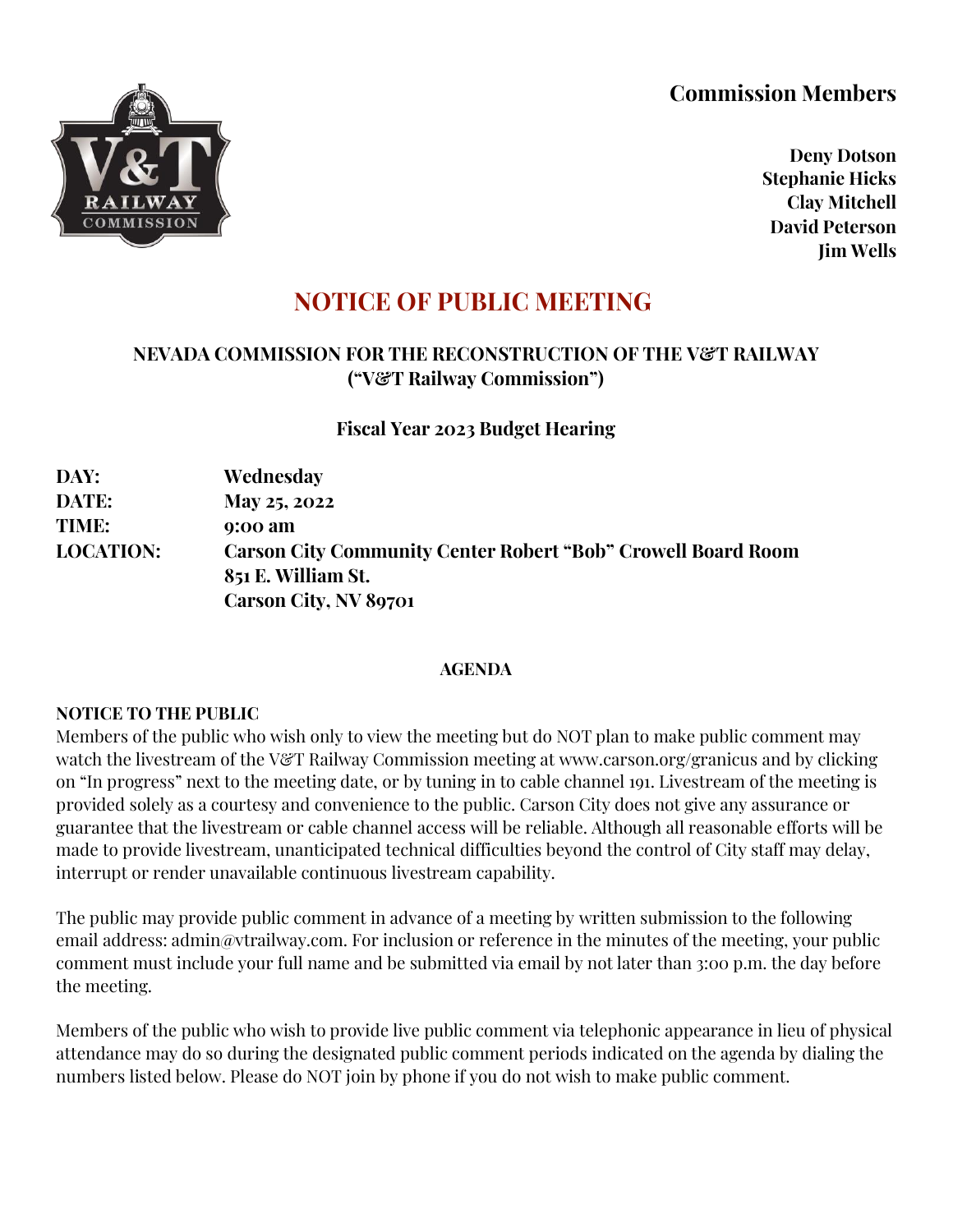**Join by phone:** Phone Number: +1-408-418-9388 Meeting ID: 2498 630 1657

#### **1. CALL TO ORDER**

### **2. ROLL CALL AND DETERMINATION OF A QUORUM**

#### **3. PLEDGE OF ALLEGIANCE**

- **4. PUBLIC COMMENT:\*\*** The public is invited at this time to comment on and discuss any topic that is relevant to or within the authority of this public body.
- **5. PUBLIC HEARING:** For Possible Action: Discussion and possible action regarding approval of the Nevada Commission for the Reconstruction of the V&T Railway ("V&T") Final Budget for fiscal year 2023. – **Jim Wells** (admin@vtrailway.com).

**Staff summary:** *The V&T is required by NRS 354.598 to hold a public hearing on the tentative budget, at which time interested persons must be given an opportunity to be heard. At the public hearing, the V&T Commission members shall indicate changes, if any, to be made in the tentative budget and shall adopt a final budget by the favorable votes of a majority of all members of the V&T Commission.*

- **6. COMMISSION COMMENTS OR ANNOUNCEMENTS AND REQUESTS FOR INFORMATION:** No action will be taken and no discussion among the members or with staff will take place during this item of the agenda.
- **7. PUBLIC COMMENT:** The public is invited at this time to comment on any matter that is not specifically included on the agenda as an action item. No action may be taken on a matter raised under this item of the agenda.

#### **8. FOR POSSIBLE ACTION:** To Adjourn.

\*\*PUBLIC COMMENT LIMITATIONS – The V&T Railway Commission will provide at least two public comment periods in compliance with the minimum requirements of the Open Meeting Law prior to adjournment. **Public comment will be taken at the beginning of the agenda before any action is taken and again at the end before adjournment.** No action may be taken on a matter raised under public comment unless the item has been specifically included on the agenda as an item upon which action may be taken. The Chair may call for or allow additional individual-item public comment at the time of the body's consideration of the item when: (1) the comment will be provided from a person who is directly involved with the item, such as V&T staff or an applicant; or (2) it involves any person's or entity's due process appeal or hearing rights provided by statute or the Carson City Municipal Code. Comments may be limited to three minutes per person or topic at the discretion of the Chair in order to facilitate the meeting.